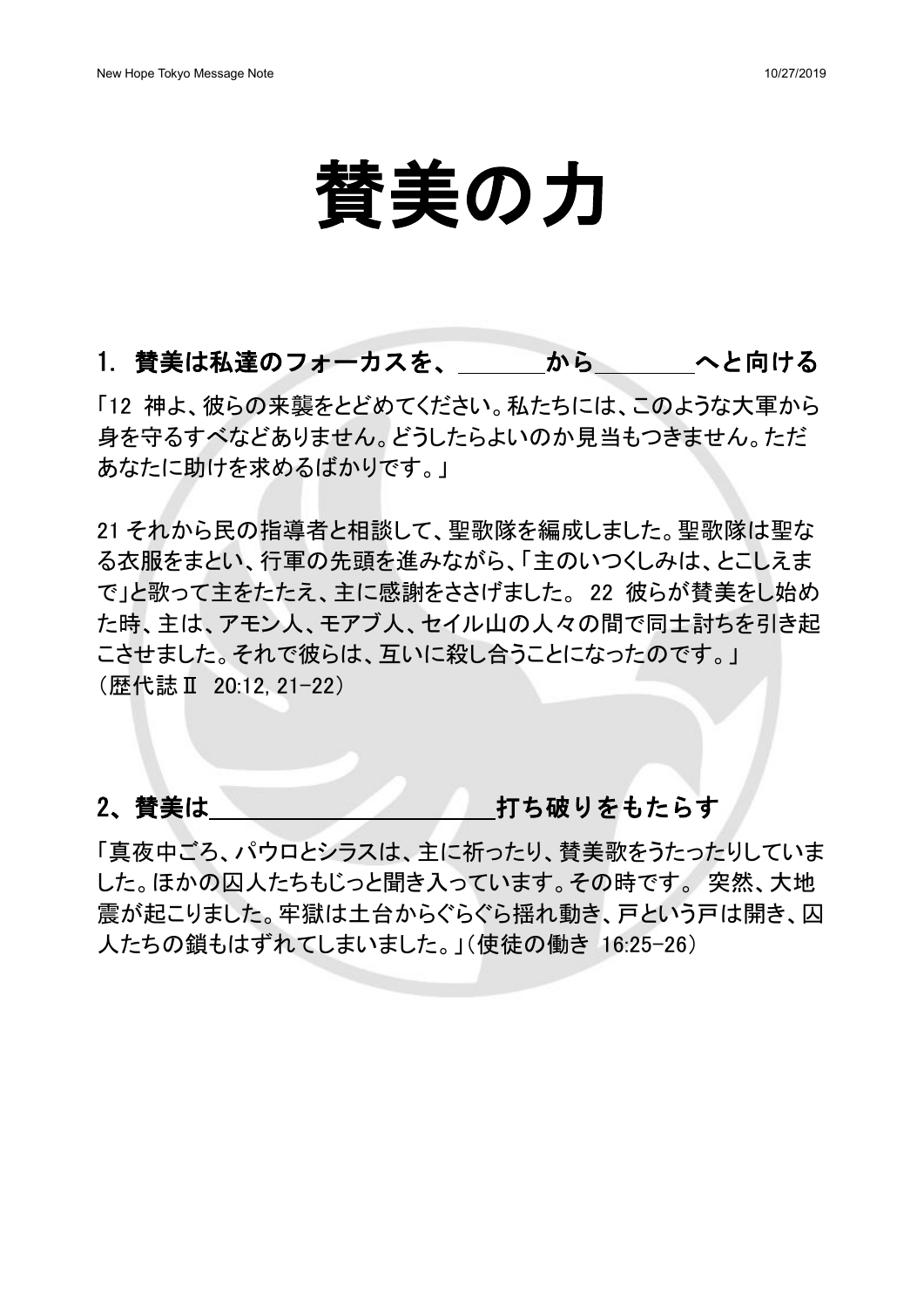## **The Power of Worship**

#### **1. Worship gets our focus off our and onto**

**"12 …we have no power to face this vast army that is attacking us. We do not know what to do, but our eyes are on you.**

**21 After consulting the people, Jehoshaphat appointed men to sing to the Lord and to praise him for the splendor of his holiness as they went out at the head of the army, saying:**

**"Give thanks to the Lord, for his love endures forever."**

**22 As they began to sing and praise, the Lord set ambushes against the men of Ammon and Moab and Mount Seir who were invading Judah, and they were defeated." (2 Chronicles 20:12, 21-22)**

### **2. Worship can release a !**

**"25 About midnight Pauland Silas were praying and singing hymns to God, and the other prisoners were listening to them. 26 Suddenly there was such aviolent earthquake that the foundations of the prison were shaken. At once all the prison doors flew open, and everyone's chains came loose." (Acts 16:25-26)**